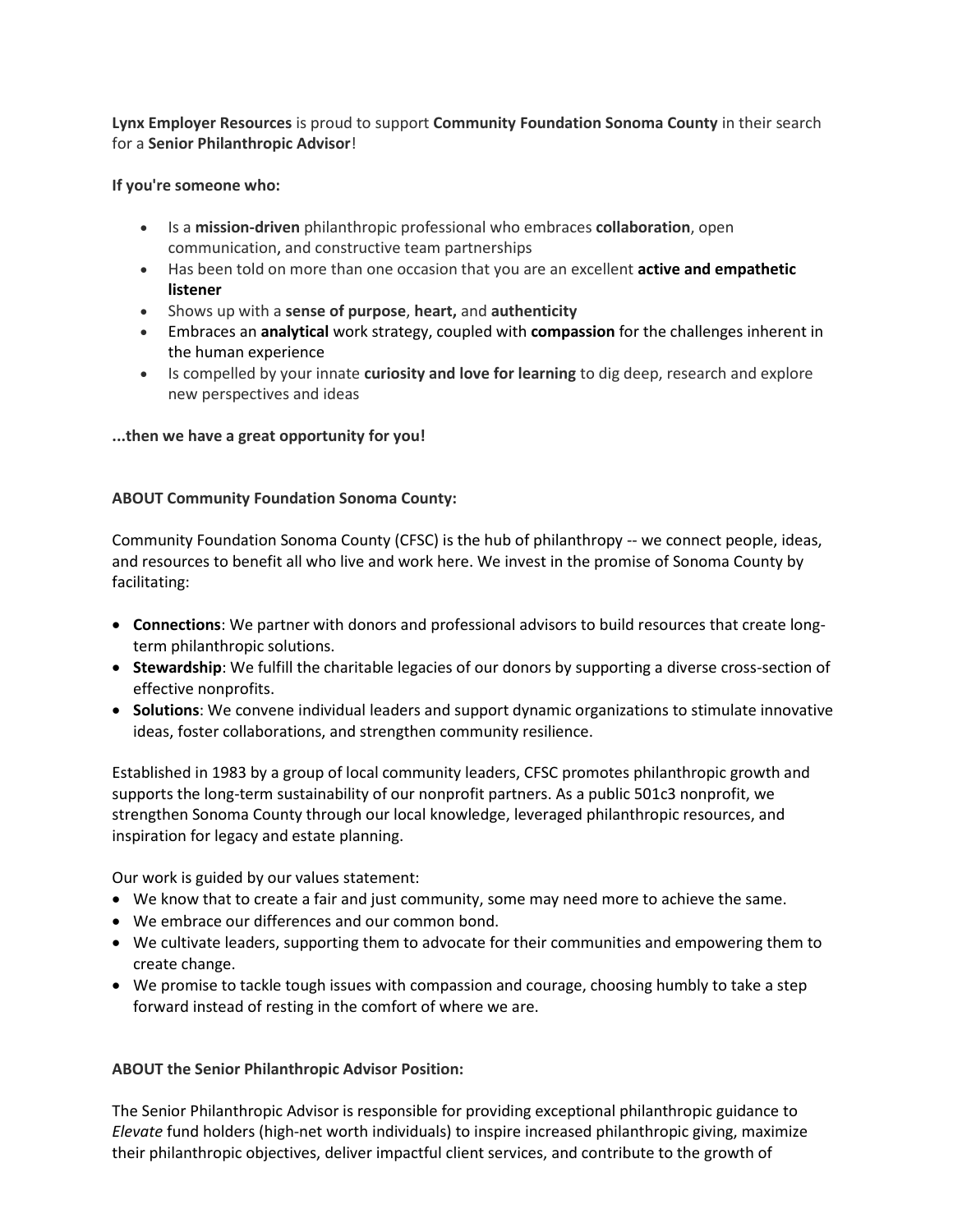philanthropic funds at CFSC. In addition, the Senior Philanthropic Advisor implements strategies to expand relationships with professional financial advisors and creates opportunities to accomplish the Foundation's long-term growth strategies.

# **Essential Duties and Responsibilities**

# *Philanthropic Advising (60%)*

- Manages a portfolio of high net worth fund holders and serves as a Philanthropic Advisor to *Elevate* donors and *Elevate* agency fund holders by providing attentive, proactive, customized advising services to all donors or agencies in their portfolio.
- Oversees portfolio of donors' grantmaking, legacy giving, and other critical relationships within the Foundation.
- Creates donor engagement and stewardship plans and supports donors when accomplishing their short-term objectives and long-term goals.
- Plans, implements, and refines donor meetings while guiding them to determine what is to be accomplished through their charitable experiences with the Foundation.
- Gathers information about community needs as requested and invites donors to participate in events or other opportunities which may be relevant to their charitable preferences.
- Conducts site visits, organization analysis, and research projects and shares community needs and information with donors.
- Builds relationships with nonprofit leaders, community stakeholders and donor's advisors.

## *Advancement (40%)*

- Collaborates closely with VP for Philanthropy and VP for Community Impact to develop and implement creative opportunities and materials, including case statements, to inspire donors to increase unrestricted and Field Of Interest gifts.
- Creates opportunities to engage and steward relationships with professional financial advisors across the region.
- Proactively build relationships with new, existing, and past donors; seek new funding by cultivating, stewarding and soliciting.

# **Supervisory Responsibilities**

• None.

# **Competencies and Qualifications**

A successful candidate has 5-7 years progressively responsible experience working in philanthropic organizations, a familiarity with non-profit policies and procedures, and client related services, knowledge of the use of alternative charitable gift-giving methods, communications and/or donor relations. The Senior Philanthropic Advisor must possess a range of creative fundraising and client engagement skills including the ability to motivate and engage community leaders, donors and prospective donors, board members, and professional financial advisors to invest with CFSC. They have proven success in acquiring substantial charitable contributions and gifts of increased amounts over time.

- Experience working with major donors and family systems around issues related to wealth and giving including soliciting major gifts.
- Self-starter who can work effectively both independently and with colleagues as contributing member of the team.